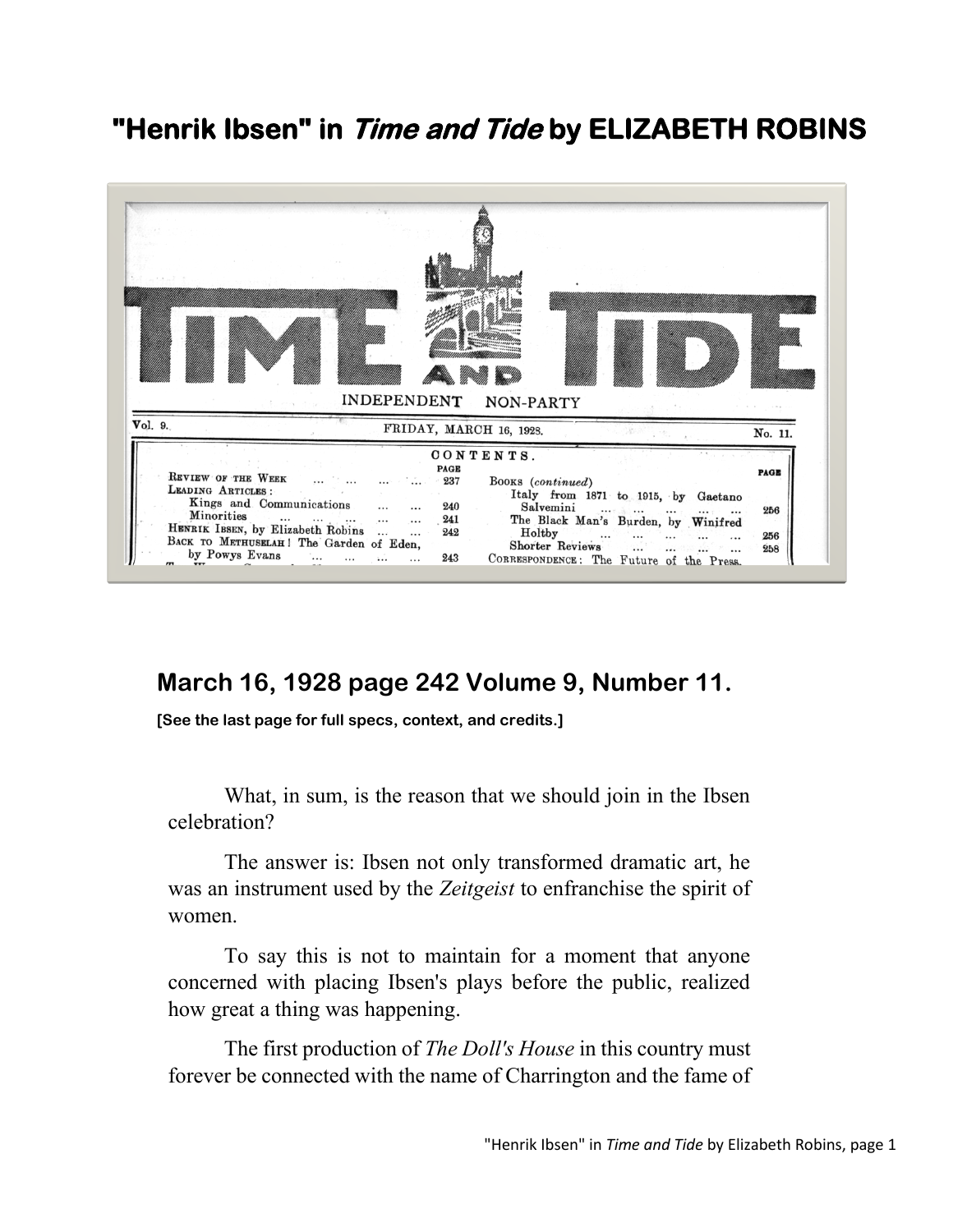Janet Achurch's Nora—incomparably the finest performance of that character that has been seen in English.

It has been said in print that Charles Charrington was so deeply impressed by his mission as to be indifferent to the means used for making Ibsen known. This has been justified on the ground that Mr. Charrington, being a Fabian and a thinker, saw that in no other way than by producing Ibsen could he hack out a breach in the Theatre dykes—the little breach that subsequently let in the flood of enlightenment. I have no knowledge of how Mr. Charrington found what money he did find, but one thing I am sure: he had no more idea he was hacking at a breach in the Theatre dykes than he had that there was a flood ready to pour in. He had tried many ways and many plays. He was certainly intelligent enough to see there was little or no future for him in the established Theatres, and he had not capital to run a Theatre of his own. Mr. Charrington had considerable "Theatre sense" and his wife had a very great deal.

Janet Achurch had besides, her own genius of personality, a fine generous temperament and a sound knowledge of her Art. Both the Charringtons, I am convinced, felt the magnificent actableness of *The Doll's House*, just as later Marion Lea and I felt the magnificent actableness of *Hedda Gabler*—just as I, by and by, felt the same thing about *The Master Builder.* Do not believe that any of us were concerned about the dykes or the flood. We were players. We wanted—passionately we wanted—plays that suited our capabilities and the opportunity to act such plays. Whether Janet Achurch was herself a Fabian I am not sure. Certainly through her husband and friends she was by way of hearing about and sympathizing with the Fabian point of view. She may quite well have been the more intelligent and the more reflective of the Ibsen actresses. But whatever else Janet Achurch was, she was first and foremost an artist. The idea of her being (outside certain plays) the New Woman is to laugh. Old Ibsen was the New Woman if you like!—and even he wasn't aware of it. With all, great and small alike, the World Will was having its way with us.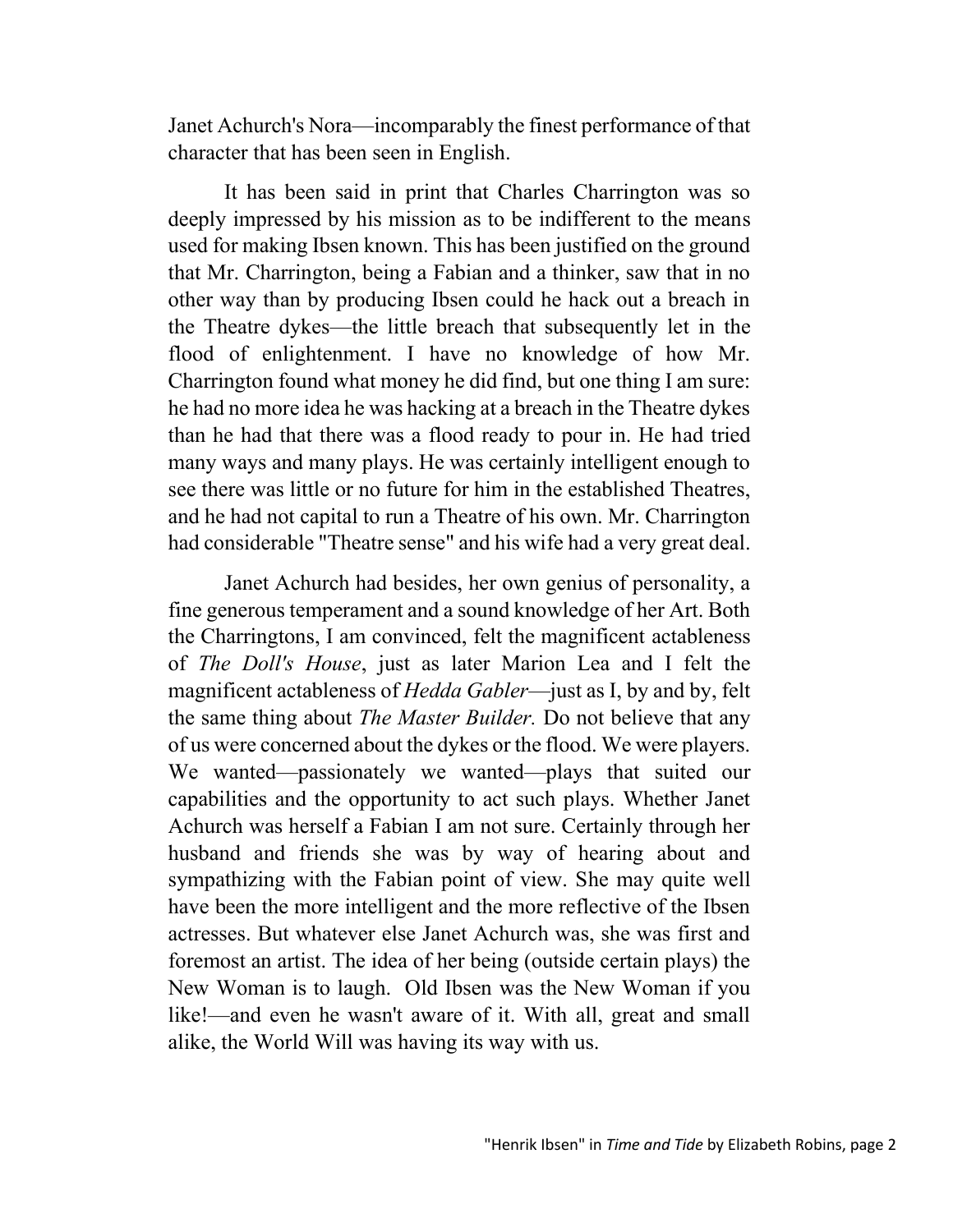Two impressions come out strongest on re-reading Ibsen after more than a quarter of a century. First, the Poet-Dramatists's own growth in the intervals from play to play; and second, the astonishing modernity of his later work.

It would take too long to illustrate the second impression by citing the amazing parallel between certain scenes out of *The Master Builder* and others from Mr. Miles Malleson's *Fanatics*. Women in general will be more interested to notice the fact that practically all Ibsen's women (in common with practically all women in real life at the time) got at life through men. This is admitted by Ibsen's authorised biographer, Henrik Jaeger. "On the whole," he says, "Ibsen had

"shown woman only as enthusiastic for the achievements of man; her great and admirable peculiarity was that she was ready to sacrifice everything for the man she loved."

And the list of these ladies is long ....

"where it is not to their husbands that they sacrifice themselves, it is to their sons. What is it that twines the red thread with Lady Inger's life, but her son? What make Aase attractive in spite of everything, but her love for her son? And what is Inga fra Varteig, in *The Pretenders*, but simply the mother of 'the king—her great son . . . 'to love, to sacrifice everything and be forgotten—that is woman's saga.'"

But this view is only a part of Ibsen's own saga. He came to see the parasitic condition of those who draw their spiritual sustenance, their purpose, out of somebody else. He came to recognize the dizzy insecurity of such dependence. Ibsen's native greatness, and his power of growth, show nowhere more strikingly than in his gradual realization that the need forced on women to express their vital energy through men rather than through themselves must needs work out in tragedy. You see it in *Rosmersholm*. You hear Hedda Gabler at the pitch of her revolt crying out . . . "for once to have power to mould a human destiny!" You hear her saying of the despised Thea: "So that pretty little fool has had her fingers in a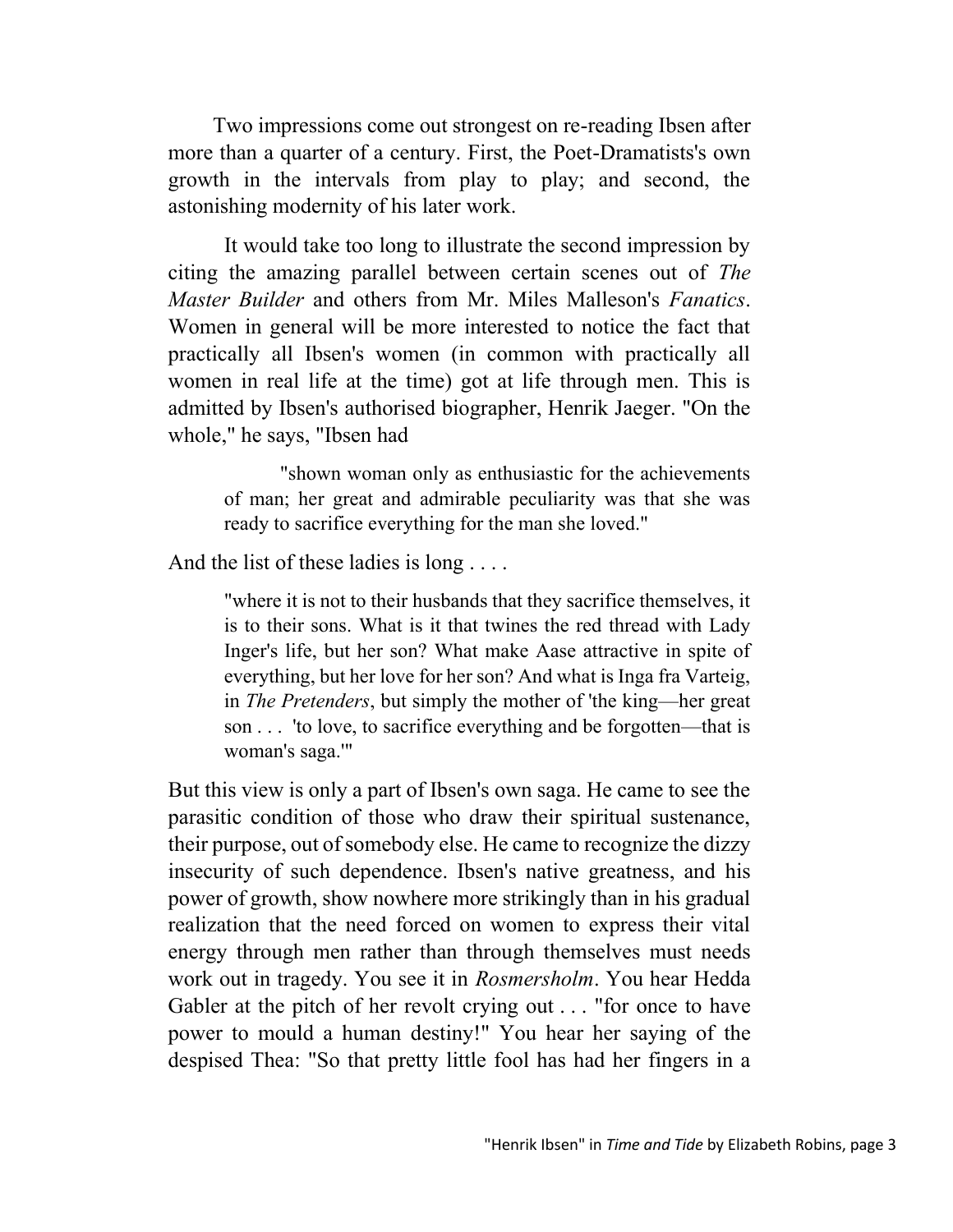man's Destiny!"—and herself confessing to Thea "Oh if you knew how poor I am!—and Fate has made you so rich!"

What, besides being a great dramatic poem, is *The Master Builder* but a showing how perilous for a man is the strain of living up to the ideal imposed upon him by an ardent girl. If this passionate need to get at life through somebody else, was bad for women, the degree of its badness for men could not be more tragically shown that in the fate of Lövborg, blowing out his brains; or the symbol of the Master Builder's body crashing down from his tower to lie behind the trees a bleeding, lifeless mass.

Those who miss the terrific repercussion upon Hilda of that fall, have not truly read their author. The girl stands looking skyward:

"I can't see him up there any more."

Ibsen came to realise that women must not only build their own towers. They must learn the joy of climbing, and the peril that awaits them in High Places.

And women are learning these things. Men have disputed and philosophized about Ibsen. Women have turned him into the stuff of life.

**[See the following page for full specs, context, and credits.]**